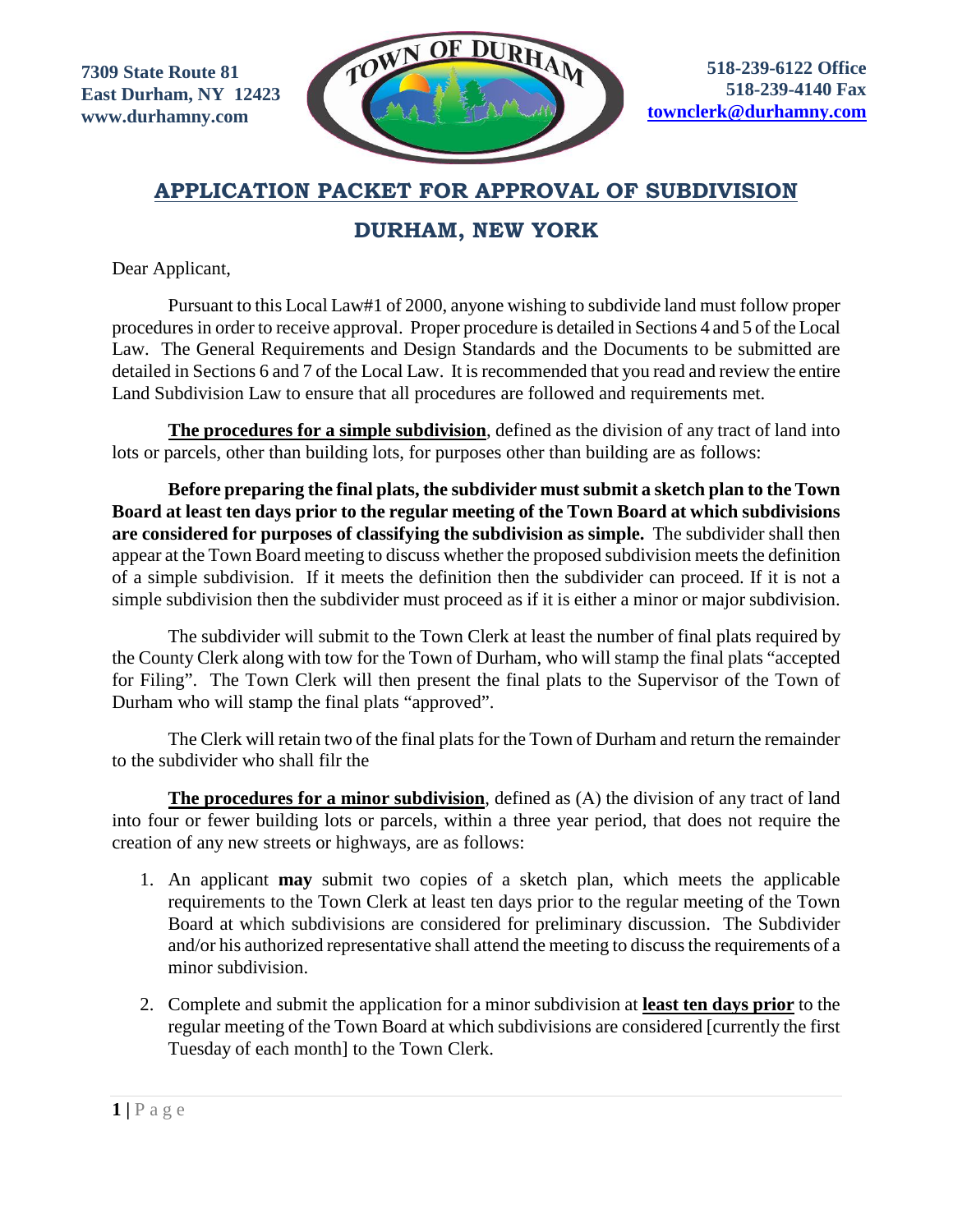- 3. When submitting the application, attached must be **six copies plus 1 Mylar** of the final plat for the subdivision, which comply with the applicable requirements. **(must not be less than 12" x 18" and not more than 24"x 36", contain or have attached certificate of a licensed land surveyor showing the date of completion of the survey and the making of the map and the name of the subdivision.**
- 4. The Application will not be considered without six copies of the final plat.
- 5. Follow the State Environmental Quality Review Act by completing and submitting either a **full Environmental Assessment Form (full EAF)\*** for all Type I actions or a **short Environmental Assessment Form (short EAF)\*** for all Unlisted actions. The EAF forms are attached. **\****(Available for download from our website)*
	- 1. The applicant or his/her authorized representative must appear before the Town Board at the regular meeting of the Town Board at which subdivisions are considered to discuss the final plat.
	- 2. The Town Board will then schedule a public hearing on the proposed subdivision. This may be combined with a hearing that may be required under the State Environmental Quality Review Act.
	- 3. The Town Board must then make its decision on the final plat.
	- 4. After receiving the approved final plat, the applicant must file the final plat within sixty days in the office of the county clerk or such approval shall expire. [*Effective January 1, 2006 Greene County has established the following fees for filing subdivision maps: \$25.00 one to three lots, \$50.00 four to nine lots, \$100.00 ten or more lots (payable to Greene County Real Property)]*

**The procedures for a major subdivision**, defined as (Α) the division of any tract of land into more than four lots or parcels for sale as building lots or the division of any tract of land into four or fewer lots or parcels when new streets or highways are required, are as follows:

- 1. An applicant **may** submit two copies of a sketch plan, which meets the applicable requirements to the Town Clerk at least ten days prior to the regular meeting of the Town Board at which subdivisions are considered for preliminary discussion. The Subdivider and/or his authorized representative shall attend the meeting to discuss the requirements of major subdivision.
- 2. Complete and submit the application for consideration of a preliminary plat of a proposed major subdivision at **least ten days prior** to the regular meeting of the Town Board at which subdivisions are considered [currently the first Tuesday of each month] to the Town Clerk, along with six copies plus one Mylar of the preliminary plat. **(must not be less than 12" x 18" and not more than 24"x 36", contain or have attached certificate of a licensed land surveyor showing the date of completion of the survey and the making of the map and the name of the subdivision.**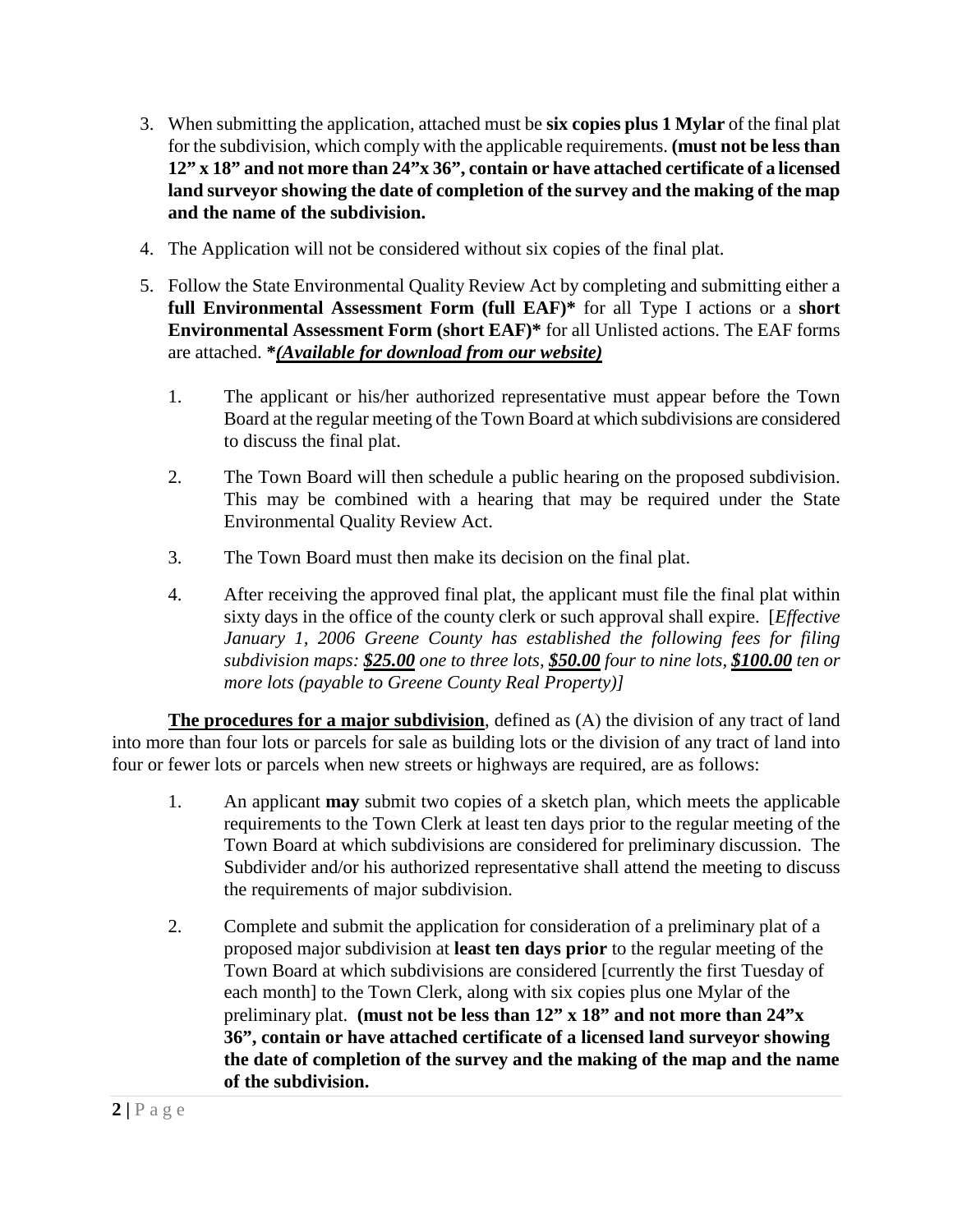- 3. The Application will not be considered without six copies of the final plat.
- 4. Follow the State Environmental Quality Review Act by completing and submitting either a **full Environmental Assessment Form (full EAF)\*** for all Type I actions or a **short Environmental Assessment Form (short EAF**)\* for all Unlisted actions. The EAF forms are attached. **\****(Available for download from our website)*
- 5. The applicant or his/her authorized representative must appear before the Town Board at the regular meeting of the Town Board at which subdivisions are considered to discuss the preliminary plat.
- 6. The Town Board will then schedule a public hearing on the preliminary plat. This may be combined with a hearing that may be required under the State Environmental Quality Review Act.
- 7. The Town Board must then make and file its decision on the preliminary plat.
- 8. If the plat is not submitted in final form to the Town Board within six months, approval of the preliminary plat may be revoked.
- 9. Within six months of approval of the preliminary plat, the applicant shall submit an application for approval of the final plat along with three copies of the final plat and the other required applicable documents.
- 10. The Town Board will render a decision on a plat in substantial agreement with an approved preliminary plat.
- 11. If the final plat is not in substantial agreement with the preliminary plat, a public hearing will be held and the requirements of the State Environmental Quality Review Act must be followed.
- 12. The Town Board will then make and file a decision. If the final plat is approved it must be filed in the County Clerk's office within sixty days of final approval or the approval will expire.
- 13. If any improvements are required by the Town Board, the subdivider may have to post a bond or other form of security.

The procedures listed above are only a summary and outline. For a complete description of the requirements, please read and review the local law.

Sincerely,

Town of Durham Town Board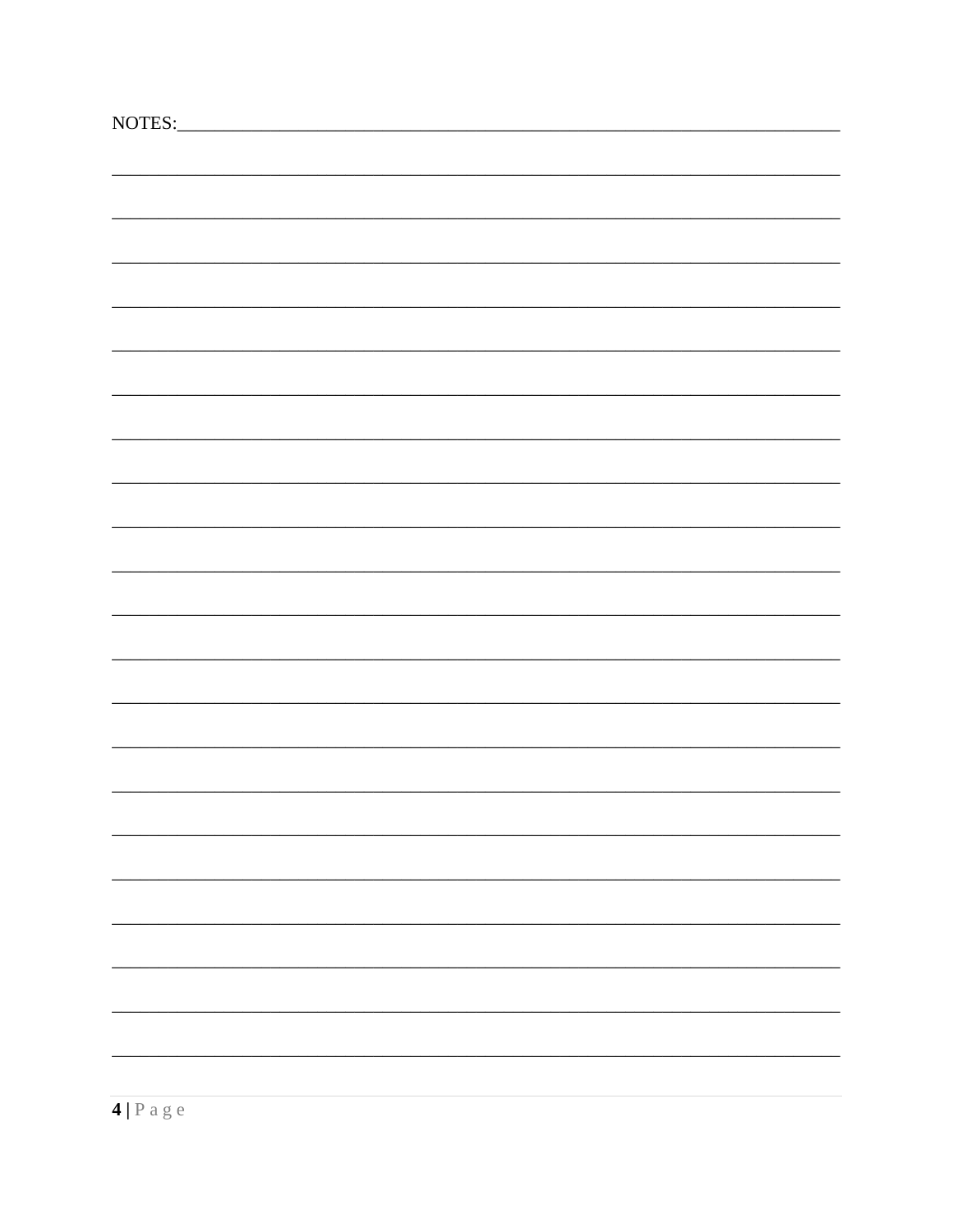#### **TOWN OF DURHAM 7309 State Route 81 East Durham, NY 12423**



Simple (No Fee- less than 3 lots purposes other than building.)

\_Minor (\$50 – four or fewer building lots, with no new streets or highway)

\_\_\_\_\_Major (\$100 – more than four building lots or less than 4 lots requiring a new street or road)

#### **518-239-6122 Office 518-239-4140 Fax [www.durhamny.com](http://www.durhamny.com/) townclerk@durhamny.com**

| Office Use:<br>Application Number: |  |
|------------------------------------|--|
|                                    |  |
| Paid \$                            |  |
|                                    |  |
|                                    |  |

# **APPLICATION FOR SUBDIVISION**

| Owner (if different):     |  |                                                            |  |
|---------------------------|--|------------------------------------------------------------|--|
|                           |  |                                                            |  |
|                           |  |                                                            |  |
|                           |  |                                                            |  |
| <b>Plans Prepared By:</b> |  |                                                            |  |
|                           |  |                                                            |  |
|                           |  |                                                            |  |
|                           |  |                                                            |  |
|                           |  |                                                            |  |
|                           |  | <u> 1989 - Johann Barbara, martxa alemaniar amerikan a</u> |  |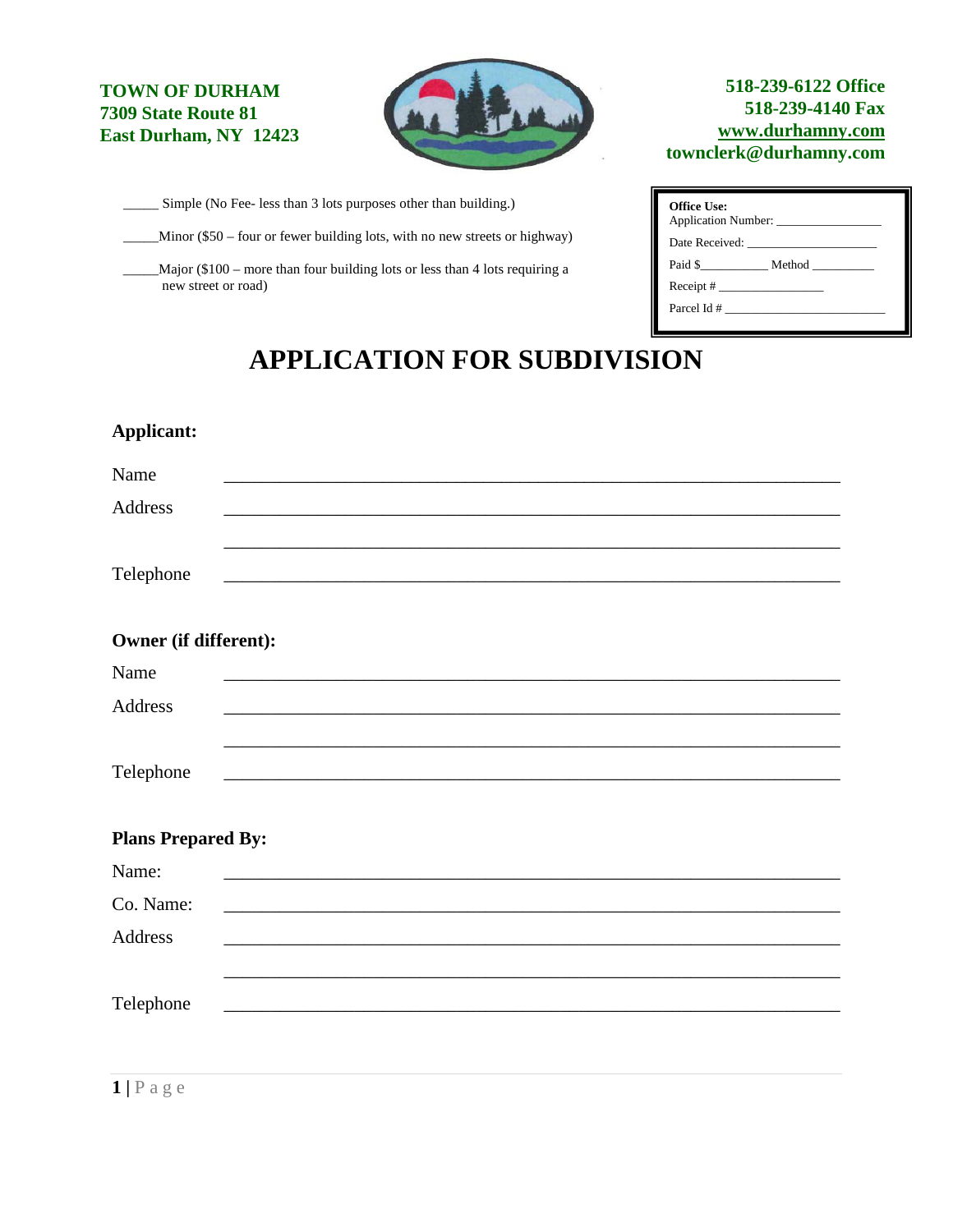# **Authorized Representative (if any)**

|                   | If not an attorney, must provide written, notarized statement from owner                            |
|-------------------|-----------------------------------------------------------------------------------------------------|
| Name              |                                                                                                     |
| Co. Name          |                                                                                                     |
| Address           |                                                                                                     |
|                   |                                                                                                     |
| Telephone         |                                                                                                     |
|                   |                                                                                                     |
|                   |                                                                                                     |
| Location of site: |                                                                                                     |
|                   |                                                                                                     |
|                   |                                                                                                     |
|                   |                                                                                                     |
|                   | Ownership intentions (i.e. purchase options) ___________________________________                    |
|                   |                                                                                                     |
|                   | Proposed use(s) of site $\_\_\_\_\_\_\_\_\_\_$                                                      |
|                   |                                                                                                     |
|                   |                                                                                                     |
|                   | Current land use of site (agriculture, commercial, undeveloped, etc.) _____________________________ |
|                   |                                                                                                     |
|                   |                                                                                                     |
|                   |                                                                                                     |
|                   | Character of surrounding land (agricultural, residential, wetlands, etc.) _                         |
|                   |                                                                                                     |
|                   | List the names and addresses of all owners of the land surrounding the proposed subdivision:        |
|                   |                                                                                                     |
|                   |                                                                                                     |
|                   |                                                                                                     |
|                   |                                                                                                     |
|                   |                                                                                                     |